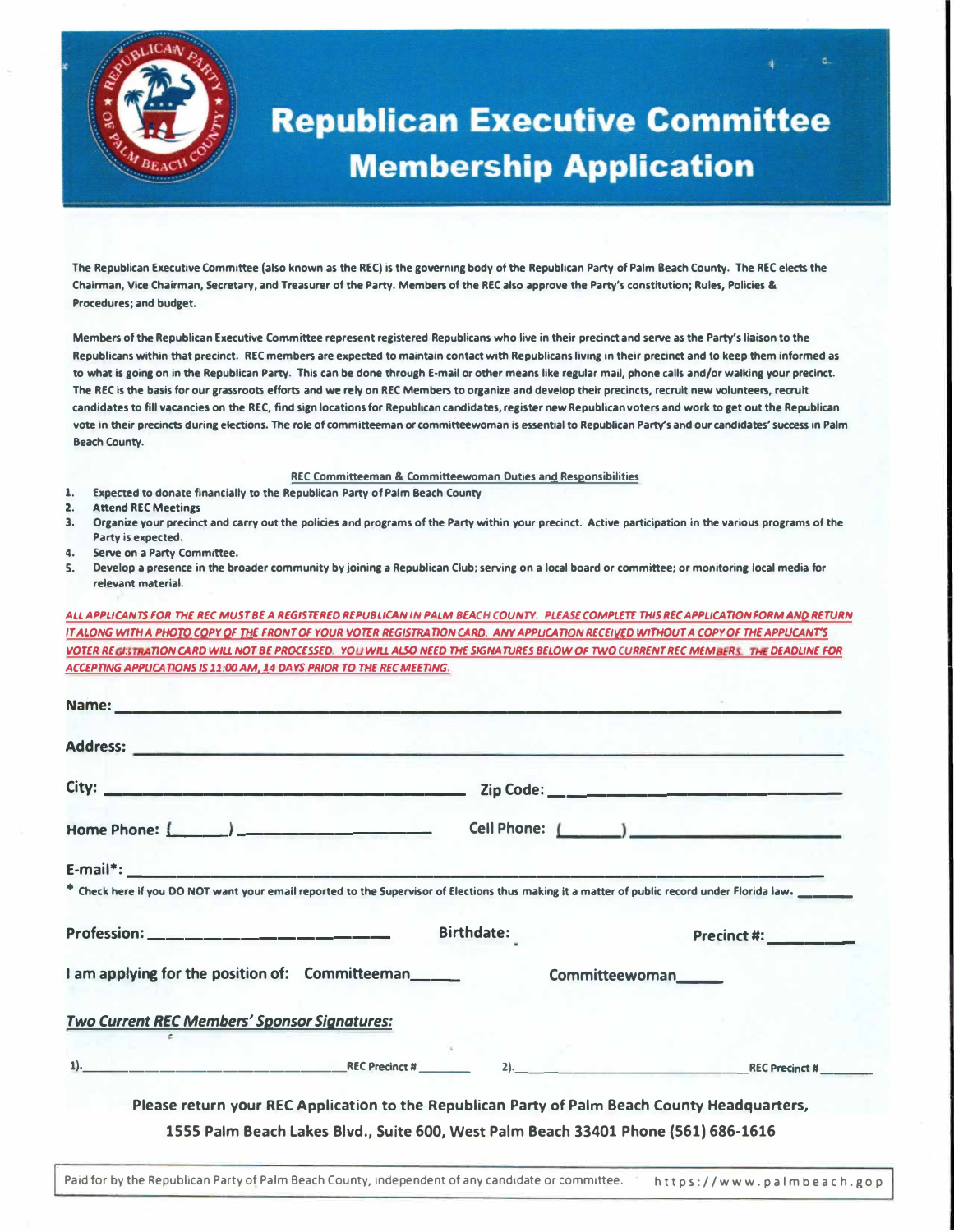

## **Republican Party of Florida Party Loyalty Oath**

 $1, \underline{\hspace{1cm}}$  . swear and/or affirm that during my term of **(Name of Member - Please write clearly)** 

office I will not actively, publicly, or financially support the election of any candidate seeking election against:

- (1) The Republican Party's nominee in a partisan unitary, general, or special election that includes a Republican nominee; or
- (2) A registered Republican in a non-partisan election except that this provision does not apply to judicial races under Chapter 105. Florida Statutes.

I further swear or affirm that, in a contested Republican primar<sup>y</sup>election, I will not suppon the nomination of one Republican candidate over another in my capacity as a Republican County Executive Committee member unless the Party has voted to endorse under RPOF Rule 8. This provision does not preclude me from supporting in any manner my personal Republican candidate of choice in a contested Republican primary election. provided I do not express such support with public reference to my title or office within the Republican Party of Florida.

Signature of Member Signature of Witness County/Precinct # Date Office: \_\_\_\_\_\_\_\_\_\_\_\_\_\_\_\_\_\_\_\_\_\_\_\_\_\_\_\_\_\_ \_ **(State Committeeman, State Committeewoman; Precinct Committeeman, Precinct Committeewoman; Alt. Precinct Committeeman, Alt. Precinct Committeewoman)**  Address, as it appears on voter registration Email

City, State, Zip Phone Number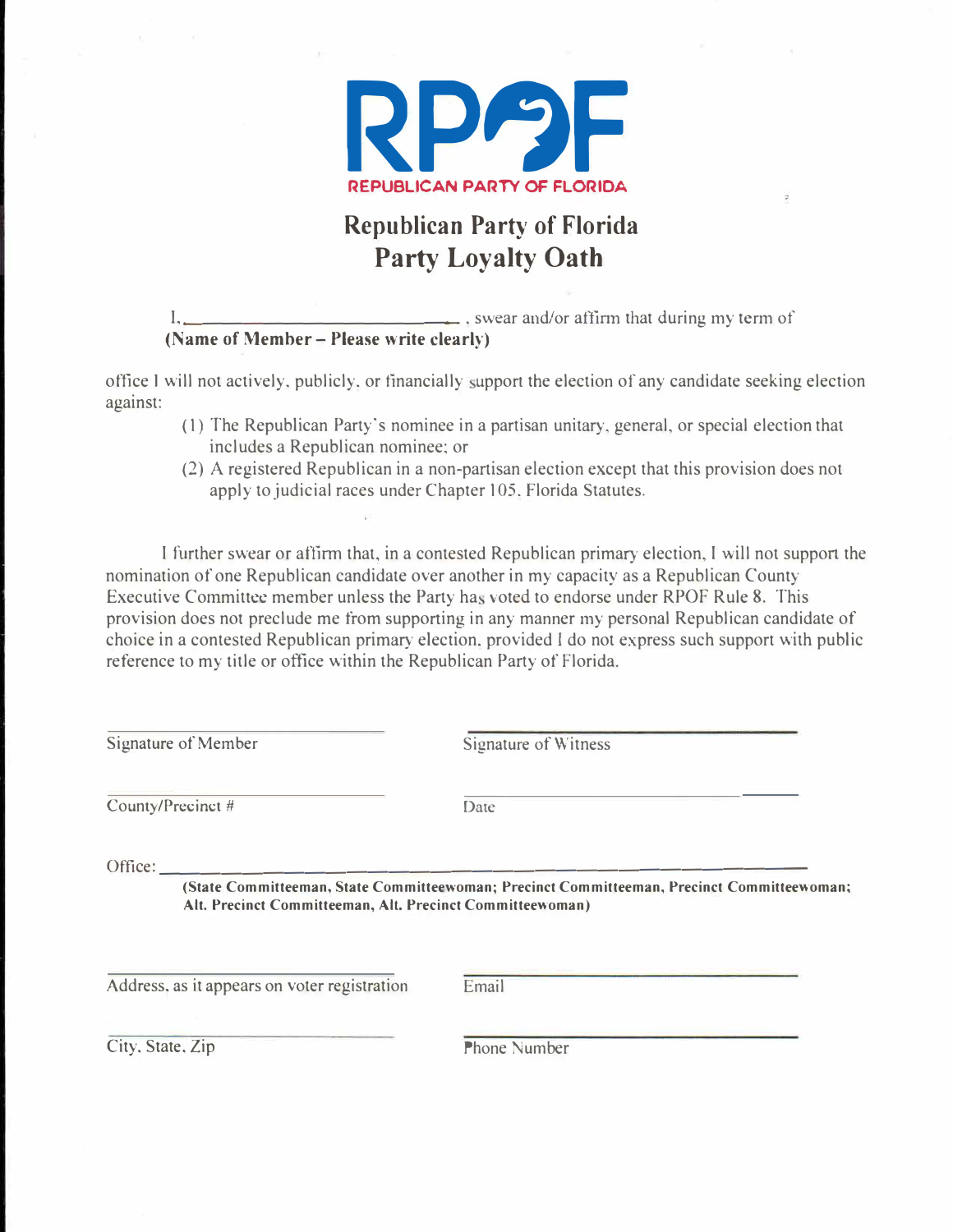| <b>CANDIDATE OATH -</b>                                                                                                    |                                                                                                                                        |  |
|----------------------------------------------------------------------------------------------------------------------------|----------------------------------------------------------------------------------------------------------------------------------------|--|
| <b>Committeemen and Committeewomen</b>                                                                                     |                                                                                                                                        |  |
| Check applicable one:                                                                                                      |                                                                                                                                        |  |
| Precinct Committeeman or Committeewoman                                                                                    |                                                                                                                                        |  |
| District Committeeman or Committeewoman                                                                                    |                                                                                                                                        |  |
|                                                                                                                            |                                                                                                                                        |  |
| State Committeeman or Committeewoman                                                                                       | <b>OFFICE USE ONLY</b>                                                                                                                 |  |
|                                                                                                                            | <b>Candidate Oath</b>                                                                                                                  |  |
|                                                                                                                            | (Sections 99.021(1)(a) and (2), Florida Statutes)                                                                                      |  |
|                                                                                                                            |                                                                                                                                        |  |
| check box<br>(see page 2 - Compound Last Names). No change can be made after the end of qualifying.)                       | (Print name above as you wish it to appear on the ballot. If your last name consists of two or more names but has no hyphen,           |  |
| Committeeman<br>am a candidate for the office of                                                                           | Committeewoman                                                                                                                         |  |
| <b>Precinct/District Number</b>                                                                                            | (Not applicable to State Committeemen and State Committeewomen);                                                                       |  |
| I am a qualified elector of Palm Beach                                                                                     | County, Florida; I am qualified under the Constitution and the                                                                         |  |
|                                                                                                                            | Laws of Florida to hold the office to which I desire to be nominated or elected; and I will support the Constitution of the United     |  |
| States and the Constitution of the State of Florida.                                                                       |                                                                                                                                        |  |
|                                                                                                                            | <b>Statement of Party</b>                                                                                                              |  |
|                                                                                                                            | (Section 99.021(1)(b), Florida Statutes)                                                                                               |  |
| Republican<br>I am a member of the                                                                                         | Party; I have been a registered member of this political party, for                                                                    |  |
|                                                                                                                            | which I am seeking nomination as a candidate, for 365 days before the beginning of qualifying preceding the general                    |  |
|                                                                                                                            | election for which I seek to qualify; and I have paid the assessment levied against me, if any, by the executive committee of          |  |
| the above-stated political party.                                                                                          |                                                                                                                                        |  |
| Candidate's Florida Voter Registration Number (located on your voter information card):                                    |                                                                                                                                        |  |
| Phonetic spelling for audio ballot: Print name phonetically on the line below as you wish it to be pronounced on the audio |                                                                                                                                        |  |
|                                                                                                                            | ballot as may be used by persons with disabilities (see instructions on page 2 of this form): [Not applicable to write-in candidates.] |  |
|                                                                                                                            |                                                                                                                                        |  |
|                                                                                                                            |                                                                                                                                        |  |
| X                                                                                                                          |                                                                                                                                        |  |
| <b>Signature of Candidate</b><br>Telephone Number                                                                          | <b>Email Address</b>                                                                                                                   |  |
| City<br><b>Address</b>                                                                                                     | ZIP Code<br><b>State</b>                                                                                                               |  |
| <b>STATE OF FLORIDA</b>                                                                                                    |                                                                                                                                        |  |
|                                                                                                                            | <b>Signature of Notary Public</b>                                                                                                      |  |
| Sworn to (or affirmed) and subscribed before me by means of                                                                | Print, Type, or Stamp Commissioned Name of Notary Public below:                                                                        |  |
| online notarization $\Box$<br>physical presence<br>OR                                                                      |                                                                                                                                        |  |
|                                                                                                                            |                                                                                                                                        |  |
| Personally Known<br>$OR$ Produced Identification                                                                           |                                                                                                                                        |  |
|                                                                                                                            |                                                                                                                                        |  |
| DS-DE 305CM (Rev. 05/2021)                                                                                                 | Rule 1S-2.0001, F.A.C.                                                                                                                 |  |